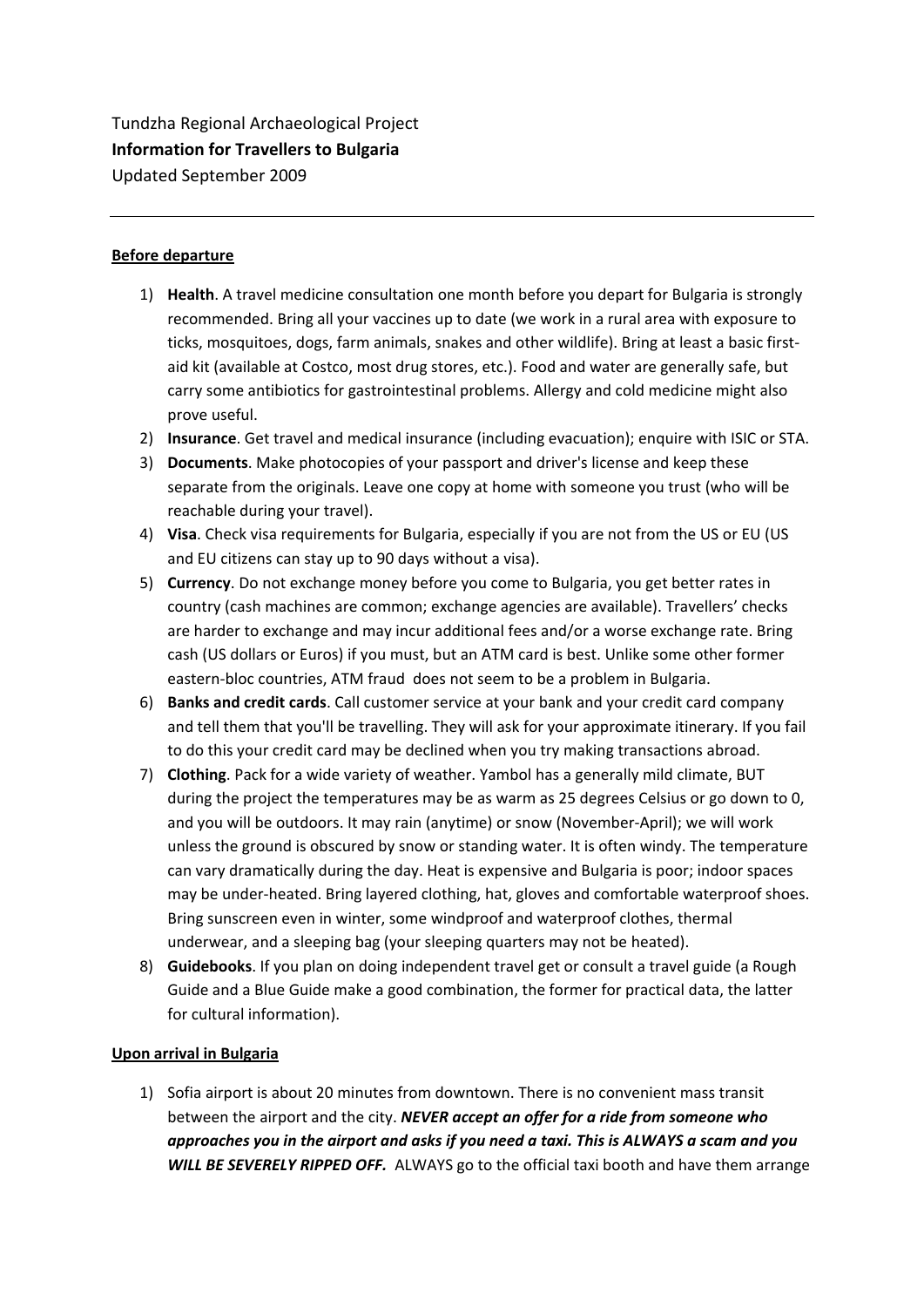your ride. If you come in late and the office is closed, walk outside to the official taxi queue (it will be obvious). Only one taxi company is authorized to provide service from the airport (OK taxi at the time of writing). The price should not exceed 10 leva (*maybe* 15 if you get a particularly large / fancy car). Make sure your taxi is running a meter (it should be ca 0.60 leva per km). If you were charged more than 15 leva, get the ID number, name and car plate of the taxi driver and we will help you file a complaint. *Remember: everyone who* approaches you in the airport offering a taxi ride is trying to rip you off; walk past and go to *the official office/queue*.

- 2) Do not exchange money at the airport; use the ATM. If you must exchange cash, only change a small amount (enough for the taxi). Do not exchange money on the street. Always exchange money at an official exchange booth. Check several booths for rates to make sure you get a reasonable rate. Using an ATM is the best way to get cash in Bulgaria. Most Bulgarian and American banks have reasonable exchange rates and fees. Check with your bank as to the fees and commissions rates they charge. Always withdraw the maximum amount from the ATM (usually 400 leva) to maximize what you are getting for your fee.
- 3) There are numerous hostels in convenient locations downtown. Check the internet or a recent guidebook to find and reserve a place should you arrive before the start of the project. There is lots to see and do in and around Sofia; a two or three days there will be well spent.

# **News and weather**

- 1) News about Bulgaria can be found on www.sofiaecho.com (in English). You might want to read it for a few weeks before your arrival so that you are up on current events.
- 2) For cultural events, concerts and other entertainment, refer to www.programata.bg
- 3) For weather, see www.sinoptik.bg . Bulgaria has variable climate depending on the region and altitude. The temperatures vary dramatically from one part of the country and from one day to the next. Be prepared and bring layers of clothing (see above).

### **Getting around**

- 1) **Bus travel**. Intercity busses are modern and offer drinks on the long hauls. Schedules can be found at: www.transportbg.info.
- 2) **Train travel**. Slower but cheaper. Express trains (e.g., Sofia‐Varna) aren't bad; regional trains are excruciatingly slow. In our experience, sleepers are safe and reasonably comfortable. Schedules can be found at: http://bdz.creato.biz/
- 3) **Car rental**. Renting a car in Bulgaria is fairly expensive. Check online for current rates; international companies are reliable, but very expensive; Bulgarian companies are cheaper but can be dodgy. Every rental car that the project supervisors have rented over the last four years has suffered some mechanical problem when driven for more than three days. We've had good luck with www.europcar.bg and www.autorentbg.com. Even with a Bulgarian company expect to pay EUR250 / week for a (very small) compact car. All rental cars are manual transmission. *We can't really recommend driving in Bulgaria*. If you choose to drive, be aware that Bulgarians drive in the Mediterranean fashion, i.e. aggressively and with little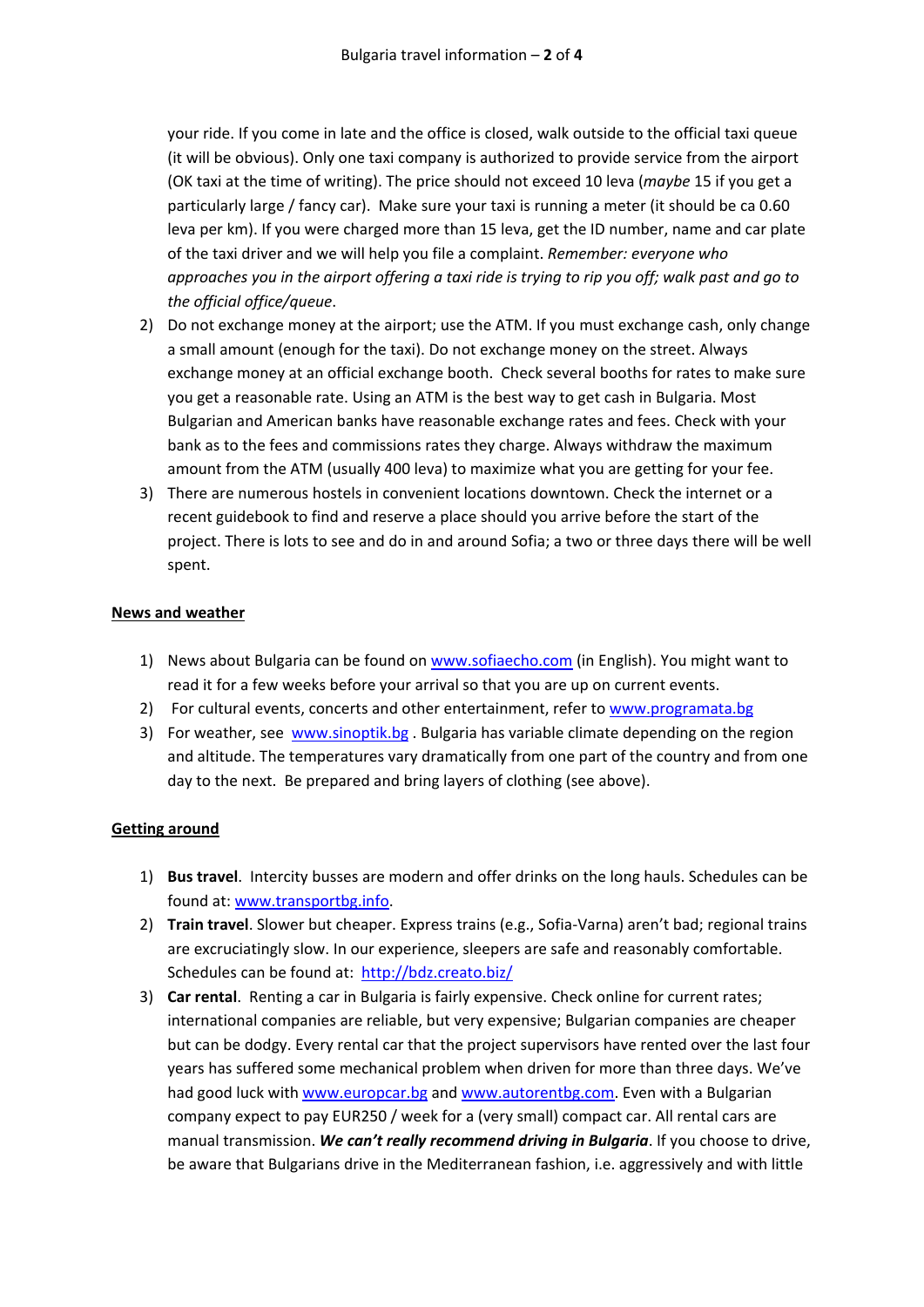regard to the rules of the road. Road quality beyond the highways leaves a lot to be desired (and don't trust Google Maps about it). Driving can be a nerve‐racking experience with BMW passing you at 160 km/h in the left lane and horse carts going 10 km/h on the right shoulder with a line of large trucks down the middle. Passing into oncoming traffic (i.e., lining up three abreast at high speed on a two-lane road) happens regularly. Bulgaria has recently been undergoing a lot of road construction, which omplicates makes further and renders online navigation tools such as Google Maps useless. Be wary of their instructions and check frequently against local news and maps. Important warning signs may appear only in Bulgarian (e.g., road closed ahead). Police officers may demand large fines (bribes) on the spot before they return your documents. Overall, driving is for the daring.

- 4) **Mass transit**: most Bulgarian cities have a good public transport. You will need to consult a guidebook or enquire locally about them.
- 5) **Taxis**. Taxis are cheap; use them. Outside of Sofia, taxi fraud is rare (and in Sofia mostly limited to the airport run).

# **Food and drink**

- 1) **Water**. It is safe to drink tap water in Bulgaria (although it can be high in minerals or heavily chlorinated, depending where you are – the locals recommend beer to clear the kidneys; bottled water is also cheap).
- 2) **Food safety**. Bulgarian food is usually hygienic. You do not need to avoid salads, "street food", or uncooked food, it is safe in Bulgaria. Traveller's diarrhoea and other problems are, if anything, less common that in, say, Italy.
- 3) **Food variety**. All food and drink is local, most food is seasonal, and as a result there is often little variety. You will be eating lots of cucumbers, tomatoes, potatoes, onions, and Balkan cheese.
- 4) **Special diets**. It is easy to eat a low‐meat diet, but difficult to consistently obtain completely vegetarian (or especially vegan) food. If you are strictly vegetarian, expect a very monotonous diet.
- 5) **Recommendations**. When you arrive, try *banitsas* for breakfast, *doner* for lunch, and *shopska salata* and *kavarma* (meat) or *syrene po shopska* (egg and cheese) for dinner. Beer and wine are cheap and generally good (for beer, any variety of Shumensko is good – try the red if you can find it; for a dark beer available year‐round try Stolichno; mavrud and gamza are the local varieties of red wine and are usually good).
- 6) **Alcohol**. Many Bulgarians tend to drink heavily, especially *rakia* (un‐aged, clear brandy similar to Italian grappa). Enjoy your new friends but be ready to say "NO" firmly and repeatedly when you have had enough (all your new friends will show up the next morning to administer the traditional next-day cure for over-indulgence, which you may find, well, counterproductive).

### **Miscellaneous information**

1) **Medical care**. For routine issues is fine. Conditions of medical facilities may be poor but doctors are well trained. More serious medical problems will require evacuation.